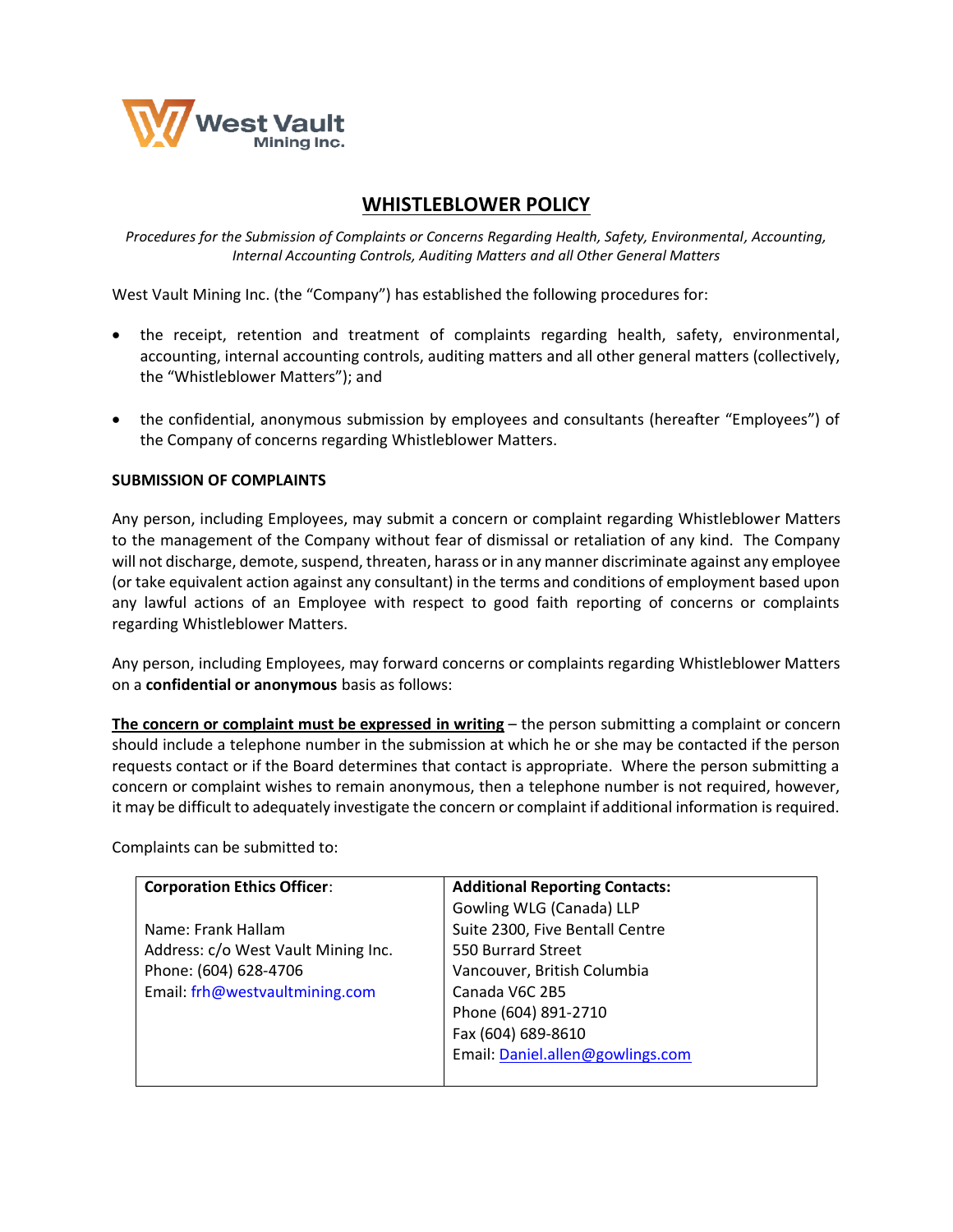## **SCOPE OF MATTERS COVERED BY THESE PROCEDURES**

These procedures relate to concerns or complaints relating to any Whistleblower Matters including, without limitation, the following:

- a. fraud or deliberate error in the preparation, evaluation or review of any statement of the Company regarding an environmental or safety matter;
- b. fraud or deliberate error in the recording and maintaining of records of the Company in respect to environmental or safety matters; or
- c. deficiencies in or noncompliance with the Company's obligations in respect to environmental and safety matters.
- d. fraud or deliberate error in the preparation, evaluation, review or audit of any financial statement of the Company;
- e. fraud or deliberate error in the recording and maintaining of financial records of the Company;
- f. deficiencies in or noncompliance with the Company's internal controls over financial reporting;
- g. misrepresentation or false statement to or by a senior officer, accountant or external auditor regarding a matter contained in the financial records, financial reports or audit reports of the Company; or
- h. deviation from full and fair reporting of the Company's financial condition.

### **TREATMENT OF COMPLAINTS**

Upon receipt of a concern or complaint, the Board will:

- a. determine whether the concern or complaint actually pertains to Whistleblower Matters; and
- b. when possible, acknowledge receipt of the concern or complaint to the submitter.

Concerns or complaints relating to Whistleblower Matters will be reviewed under Board direction and oversight by such persons as the Board determines to be appropriate. Confidentiality will be maintained to the fullest extent possible, consistent with the need to conduct an adequate review.

Prompt and appropriate corrective action will be taken when and as warranted in the judgment of the Board. When possible and when determined appropriate by the Board, notice of any corrective action taken will be given to the person who submitted the concern or complaint.

### **REPORTING AND RETENTION OF COMPLAINTS AND INVESTIGATIONS**

The Ethics Officer will maintain a log of all concerns or complaints, tracking their receipt and treatment and shall prepare a periodic summary report thereof for the Board.

#### **DATE OF MOST RECENT BOARD CONSIDERATION**

This Policy was reviewed and approved by the Board on April 26, 2022.

This Policy will be reviewed on an annual basis by the Board to ensure that all procedures detailed herein remain accurate and current.